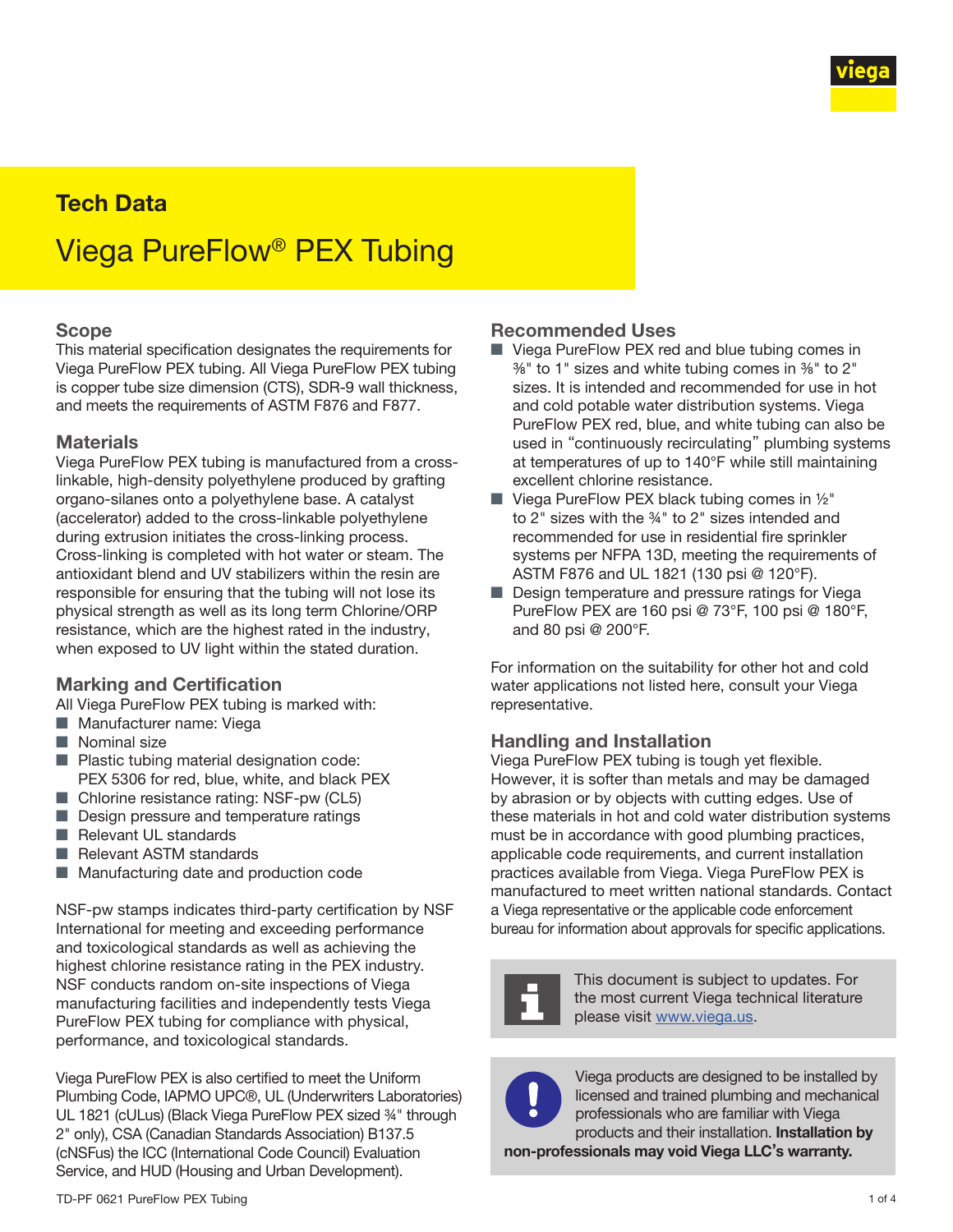

| <b>Property</b>                                | <b>ASTM Test</b> | <b>Typical Values</b>                |                               |  |  |
|------------------------------------------------|------------------|--------------------------------------|-------------------------------|--|--|
|                                                | <b>Method</b>    | <b>English Units</b>                 | <b>SI Units</b>               |  |  |
| Density                                        | D 792            |                                      | $0.946$ g/cc                  |  |  |
| Melt Index <sup>1</sup> (190°C/2.16 kg)        | D 1238           |                                      | $0.7g/10$ min                 |  |  |
| Flexural Modulus <sup>*2</sup>                 | D 790            | 120,000 psi                          | 830 MPa                       |  |  |
| Tensile Strength @ Yield (2 in/min)            | D 638            | 2,900 psi                            | 20 MPa                        |  |  |
| Coefficient of Linear Thermal Expansion @ 68°F | D 696            | $9.2 \times 10^{-5}$ <sup>o</sup> F  | $15x10^{-5/°}C$               |  |  |
| Hydrostatic Design Basis @ 73°F (23°C)         | D 2837           | 1,250 psi                            | 8.6 MPa                       |  |  |
| Hydrostatic Design Basis @ 180°F (82°C)        | D 2837           | 800 psi                              | 5.5 MPa                       |  |  |
| Vicat Softening Point                          | D 1525           | $255^{\circ}$ F                      | $124^{\circ}$ C               |  |  |
| <b>Thermal Conductivity</b>                    | D 177            | 2.86 Btu•in/(ft <sup>2</sup> •hr•°F) | $0.41 W/(m \cdot ^{\circ} K)$ |  |  |

*\*1 Before cross-linking*

*\*2 73°F*

#### SDR-9 PEX Tubing ASTM F876/F877/CTS-OD SDR-9

| <b>Table Size</b> | O.D.              | <b>Wall Thickness</b> | <b>Nom. I.D.</b> | Weight per 100 ft. | Vol. (gal) per 100 ft. |
|-------------------|-------------------|-----------------------|------------------|--------------------|------------------------|
| $\frac{1}{4}$ "   | $0.375 \pm 0.003$ | $0.062 + 010$         | 0.241            | 3.21               | 0.24                   |
| $\frac{3}{8}$ "   | $0.500 \pm 0.003$ | $0.070 + 010$         | 0.350            | 4.13               | 0.50                   |
| $\frac{1}{2}$ "   | $0.625 \pm 0.004$ | $0.070 + 010$         | 0.475            | 5.35               | 0.92                   |
| $\frac{3}{4}$ "   | $0.875 \pm 0.004$ | $0.097 + 010$         | 0.671            | 10.23              | 1.82                   |
| 1 "               | $1.125 \pm 0.005$ | $0.125 + 0.013$       | 0.862            | 16.89              | 3.04                   |
| $1\frac{1}{4}$ "  | $1.375 \pm .005$  | $0.153 + 0.015$       | 1.054            | 25.23              | 4.52                   |
| $1\frac{1}{2}$ "  | 1.625±.006        | $0.181 + 019$         | 1.244            | 35.36              | 6.30                   |
| 2"                | $2.125 \pm 0.06$  | $0.236 + 0.024$       | 1.629            | 60.26              | 10.83                  |

#### Quality Assurance

When the product is marked with the ASTM F876/F877 designation, it affirms that the product was manufactured, inspected, sampled, and tested in accordance with these specifications and has been found to meet the specified requirements.

#### **Certifications**



NSF-pw Tested for health effects to ANSI/NSF standard 61 and performance to ANSI/NSF standard 14.

**PEX 5306** - Tested and listed to the NSF-pw (CL5) chlorine resistance rating for an end-use condition of 100% @ 140°F per ASTM F876, which is the highest chlorine resistance rating available through ASTM. When the product is marked with the PEX 5306 NSF-pw (CL5) designation, it affirms the product is approved for use in continuous domestic hot water circulation systems (up to a 140°F water temperature) and has a maximum UV exposure rating of 6 months.



#### IAPMO Certified

ICC ES-PMG™ 1038 (Plumbing applications)



NSF certified to CSA B137.5 (Canadian Standards Association)



UL certified to UL 1821 listing (130psi @ 120°F) for use in residential fire sprinkler systems per NFPA 13D<sup>\*1</sup>



QAI certified to UL 2846 Flame Propagation <15, Peak Optical Density 0.845, Average Optical Density 0.125



Certified to UL 263 & CAN/ULC S101 (US and Canadian fire resistance ratings) Certified to ASTM E84 and CAN/ULC S102.2<sup>2</sup> FS/SD (25/50) (U.S. and Canadian plenum rating)

HUD (Housing and Urban Development) – MR 1276

*\*1 Black Viega PureFlow PEX sized ¾" through 2" only.*

*\*2 Listings cover 2" and smaller tube sizes when wrapped with ½" to 1" thick E84 rated insulation, ½" and smaller with no insulation per ULC S102.2 listing. Tubing may include fitting connections when wrapped.*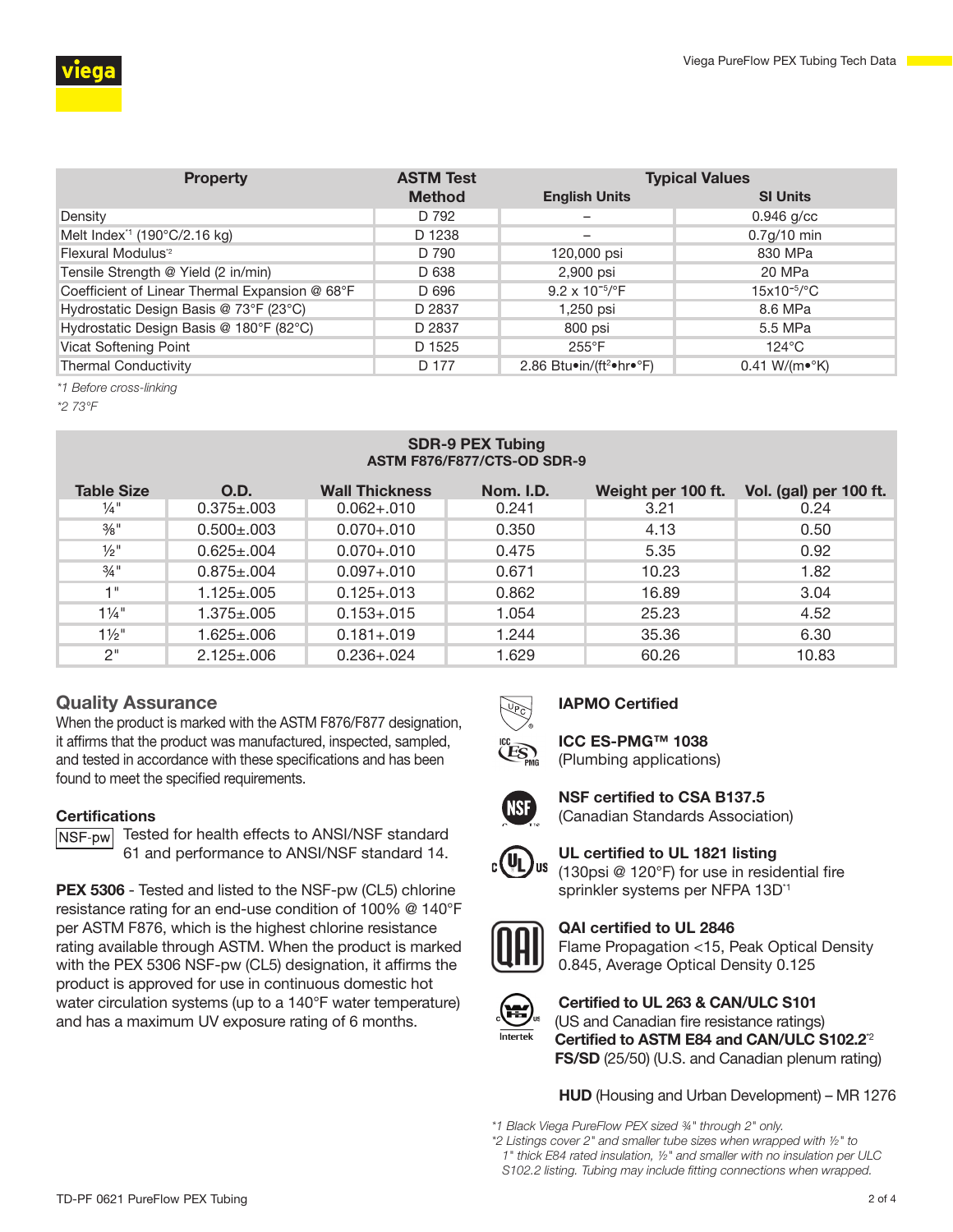

## Minimum Bend Radius



| Minimum Burst Pressure (psi) per ASTM F876/F877 |             |              |  |  |  |  |
|-------------------------------------------------|-------------|--------------|--|--|--|--|
| <b>Size</b>                                     | 73°F (23°C) | 180°F (82°C) |  |  |  |  |
| $\frac{3}{8}$ "                                 | 620         | 275          |  |  |  |  |
| $\frac{1}{2}$ "                                 | 480         | 215          |  |  |  |  |
| $\frac{3}{4}$ "                                 | 475         | 210          |  |  |  |  |
| 1"                                              | 475         | 210          |  |  |  |  |
| $1\frac{1}{4}$ "                                | 475         | 210          |  |  |  |  |
| $1\frac{1}{2}$ "                                | 475         | 210          |  |  |  |  |
| 2"                                              | 475         | 210          |  |  |  |  |

# Flow Velocity Table

| <b>Flow Rate</b> | <b>Flow Velocity ft/sec</b> |                      |               |      |                         |                |                |  |
|------------------|-----------------------------|----------------------|---------------|------|-------------------------|----------------|----------------|--|
| <b>GPM</b>       | $\frac{3}{8}$               | 1/2                  | $\frac{3}{4}$ | 1    | $1\frac{1}{4}$          | $1\frac{1}{2}$ | $\overline{2}$ |  |
| 0.5              | 1.7                         | 0.9                  |               |      |                         |                |                |  |
| 0.75             | 2.5                         | 1.4                  | 0.7           |      | Velocity $< 0.5$ ft/sec |                |                |  |
| 1.0              | 3.3                         | 1.8                  | 0.9           | 0.5  |                         |                |                |  |
| 1.5              | 5.0                         | 2.7                  | 1.4           | 0.8  | 0.6                     |                |                |  |
| 2.0              | 6.7                         | 3.6                  | 1.8           | 1.1  | 0.7                     | 0.5            |                |  |
| 2.5              | 8.3                         | 4.5                  | 2.3           | 1.4  | 0.9                     | 0.7            |                |  |
| 3.0              | 10.0                        | 5.4                  | 2.7           | 1.6  | 1.1                     | 0.8            |                |  |
| 3.5              |                             | 6.3                  | 3.2           | 1.9  | 1.3                     | 0.9            | 0.5            |  |
| 4.0              |                             | 7.2                  | 3.6           | 2.2  | 1.5                     | 1.1            | 0.6            |  |
| 4.5              |                             | 8.1                  | 4.1           | 2.5  | 1.7                     | 1.2            | 0.7            |  |
| 5.0              |                             | 9.1                  | 4.5           | 2.7  | 1.8                     | 1.3            | 0.8            |  |
| 6.0              |                             | 10.9                 | 5.4           | 3.3  | 2.2                     | 1.6            | 0.9            |  |
| 7.0              |                             |                      | 6.4           | 3.8  | 2.6                     | 1.8            | 1.1            |  |
| 8.0              |                             |                      | 7.3           | 4.4  | 2.9                     | 2.1            | 1.2            |  |
| 9.0              |                             |                      | 8.2           | 4.9  | 3.3                     | 2.4            | 1.4            |  |
| 10.0             |                             |                      | 9.1           | 5.5  | 3.7                     | 2.6            | 1.5            |  |
| $11.0$           |                             |                      | 10.0          | 6.0  | 4.0                     | 2.9            | 1.7            |  |
| 12.0             |                             |                      | 10.9          | 6.6  | 4.4                     | 3.2            | 1.8            |  |
| 13.0             |                             |                      | 11.8          | 7.1  | 4.8                     | 3.4            | 2.0            |  |
| 14.0             |                             |                      |               | 7.7  | 5.1                     | 3.7            | 2.2            |  |
| $15.0$           |                             |                      |               | 8.2  | 5.5                     | 4.0            | 2.3            |  |
| 16.0             |                             |                      |               | 8.8  | 5.9                     | 4.2            | 2.5            |  |
| 17.0             |                             |                      |               | 9.3  | 6.3                     | 4.5            | 2.6            |  |
| 18.0             |                             |                      |               | 9.9  | 6.6                     | 4.8            | 2.8            |  |
| 19.0             |                             |                      |               | 10.4 | 7.0                     | 5.0            | 2.9            |  |
| 20.0             |                             |                      |               | 11.0 | 7.4                     | 5.3            | 3.1            |  |
| 25.0             |                             |                      |               |      | 9.2                     | 6.6            | 3.8            |  |
| 30.0             |                             |                      |               |      | 11.0                    | 7.9            | 4.6            |  |
| 35.0             |                             | Velocity > 12 ft/sec |               |      |                         | 9.2            | 5.4            |  |
| 40.0             |                             |                      |               |      |                         | 10.6           | 6.2            |  |
| 45.0             |                             |                      |               |      |                         | 11.9           | 6.9            |  |
| 50.0             |                             |                      |               |      |                         |                | 7.7            |  |
| 55.0             |                             |                      |               |      |                         |                | 8.5            |  |
| 60.0             |                             |                      |               |      |                         |                | 9.2            |  |
| 65.0             |                             |                      |               |      |                         |                | 10.0           |  |
| 70.0             |                             |                      |               |      |                         |                | 10.8           |  |
| 75.0             |                             |                      |               |      |                         |                | 11.5           |  |